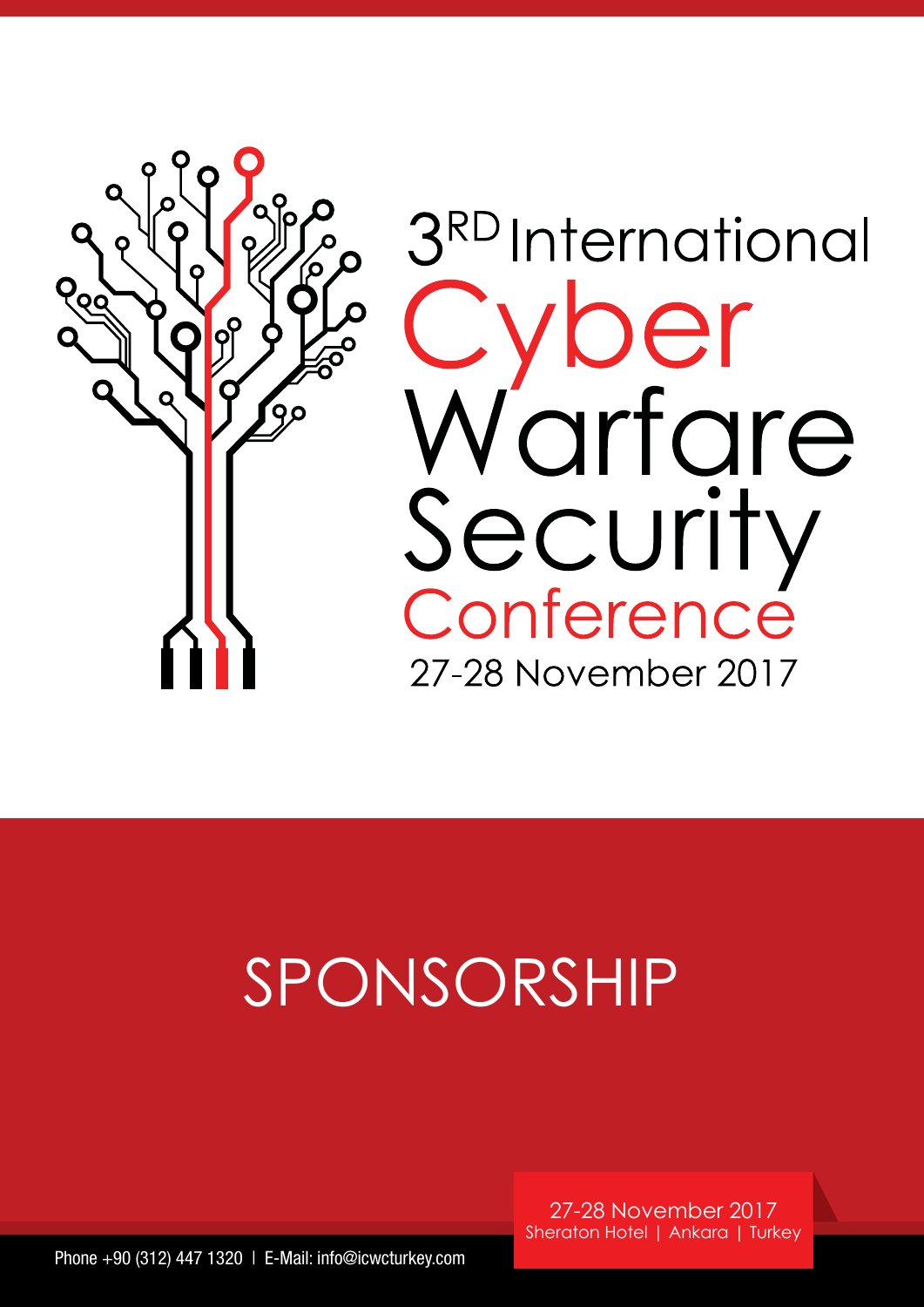

Welcome Message by Undersecretary for Defence Industries;

Today, Cyber Defence and Security has become an imperative component of nations' defence strategies owing to the dramatic progress of Information Technologies. Withal, the ever-increasing interest of public and private institutions on Cyber Warfare and Security has put forward the necessity of rising awareness on a global scale.

The previous "International Cyber Warfare and Security Conference"s those were officially hosted by the Undersecretariat for Defence Industries (SSM) took place in Ankara, Turkey was successful to gather nearly 450 participants per event including military delegations, cyber defence public officials as well as industry representatives and cyber experts from different countries such as Turkey, US, UK, Germany, France, Canada, Italy, Finland, Hungary, Albania, Azerbaijan and South Korea. The conferences were an effective informative platform for all and the debates during panels were fruitful and enlightening for the participants and provided an exceptional opportunity to them that they can learn from various experiences and approaches from all of the officials in the fields of both industry and academia. In general, furnishing such an effective atmosphere of collaboration among military, industry and academia hopefully caters the initial of the essentials of international cooperation to face cyber challenges which now transcend beyond national boundaries.

The main essence of this year's conference is strengthening the cybersecurity ecosystem and issues of cybersecurity clusters for increasing competitiveness and development in this area. We strongly believe that this event will provide an unrivalled opportunity to discover the emerging challenges and solutions with the contributions of key experts. I would like to personally welcome those who are interested in contributing to improve cybersecurity ecosystem by any means.

### Prof. İsmail Demir

Undersecretary for Defence Industries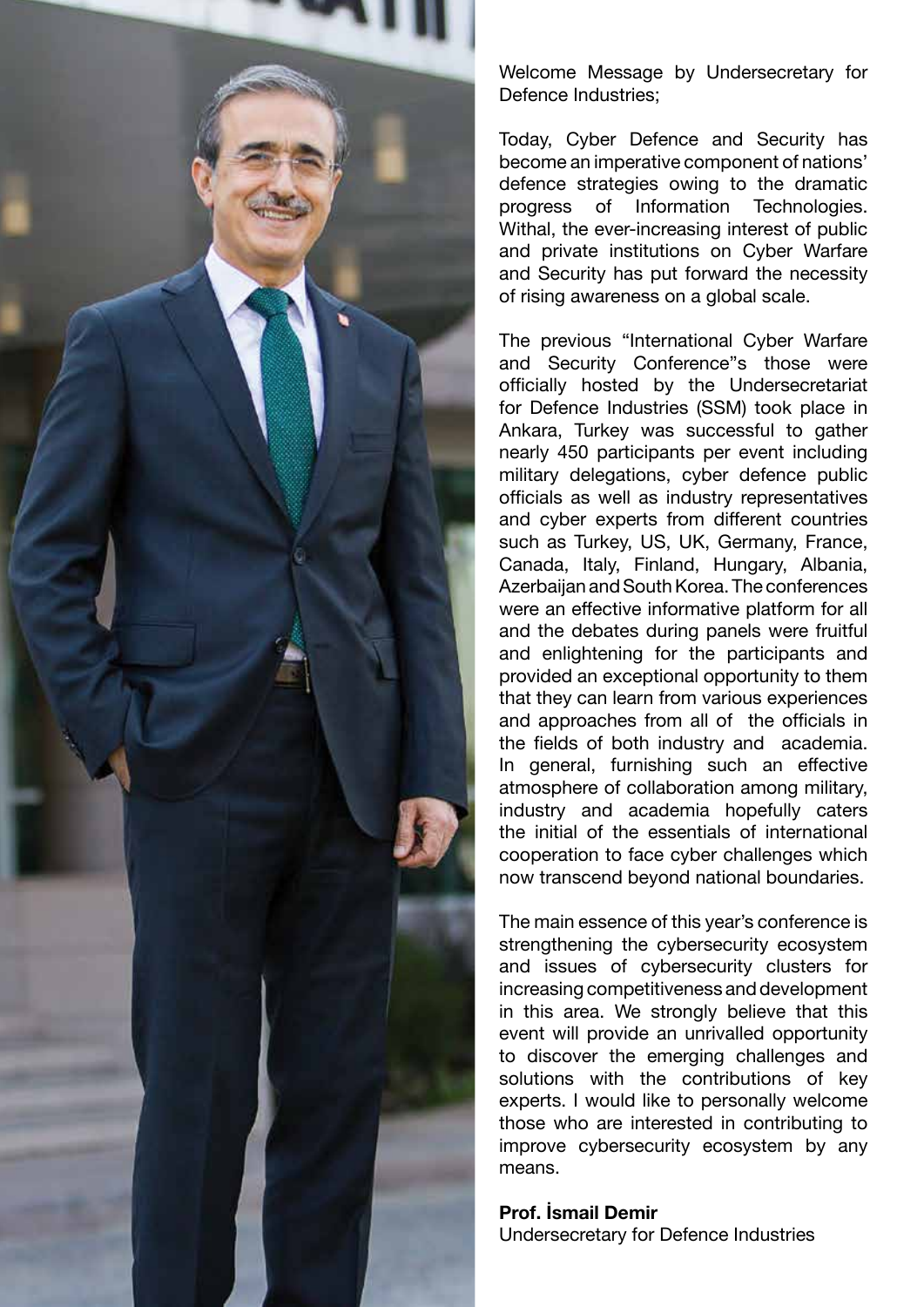#### 2017 Theme: "Strengthening the Cybersecurity Ecosystem and Cybersecurity Cluster"

- **Identifying Cybersecurity Ecosystem Capabilities**
- • Cyber Security Policies of Nations
- Collaborations to Strengthen the Cybersecurity Ecosystem
- **Building Cybersecurity Cluster**
- **Cybersecurity Cluster Components, Their Functions**

---------------------------------

- **Making Sense of Clusters: Regional Competitiveness** and Economic Development
- Sustainability of Cluster
- A Taxonomy, Roadmap and Strategy for National Cybersecurity Technologies
- GOLD SPONSORSHIP 15000 Euro + 18 %VAT
- The Company name and logo will be placed on the Conference website and be linked with the Company's own website.
- A Company representative will have the opportunity to deliver a speech at the Conference.
- The Company will be referred to in all local and international announcements related with the Conference.
- A full page advertisement of the Company will be placed on the Conference proceedings.
- The Company name and/or logo will be included in all press releases and press conferences.

## Silver Sponsorship 10000 Euro + 18 %VAT

- The Company name and logo will be placed on the Conference website and be linked with the Company's own website.
- A Company representative will have the opportunity to deliver a speech at the Conference.
- The Company will be referred to in all local and international announcements related with the Conference.
- A full page advertisement of the Company will be placed in the Conference proceedings.
- The Company name and/or logo will be included in all announcements to be made in national and international magazines.
- The Company name and/or logo will be placed on all posters and boards inside and outside the
- The Company name and/or logo will be placed on all printed materials to be prepared for the Conference.
- The Company will have the opportunity to put its brochures, CDs and other promotional materials into the Conference bags.

- The Company name and/or logo will be included in all press releases and press conferences.
- The Company name and/ or logo will be included in all announcements to be made in national and international magazines.
- The Company name and/or logo will be placed on all posters and boards inside and outside the hall.
- The Company name and/or logo will be placed on all printed materials to be prepared for the Conference.

## Basic Sponsorship 3000 Euro + 18 %VAT

- The Company name and logo will be placed on the Conference website and be linked with the Company's own website.
- The Company will be referred to all in local and international announcements related with the Conference.
- The Company will have the opportunity to put strip advertisement in the Conference proceedings.
- The Company name and/ or logo will be included in all press releases and press conferences.
- The Company name and/ or logo will be placed on all posters and boards inside and outside the hall.
- The Company name and/ or logo will be placed on all printed materials to be prepared for the Conference.